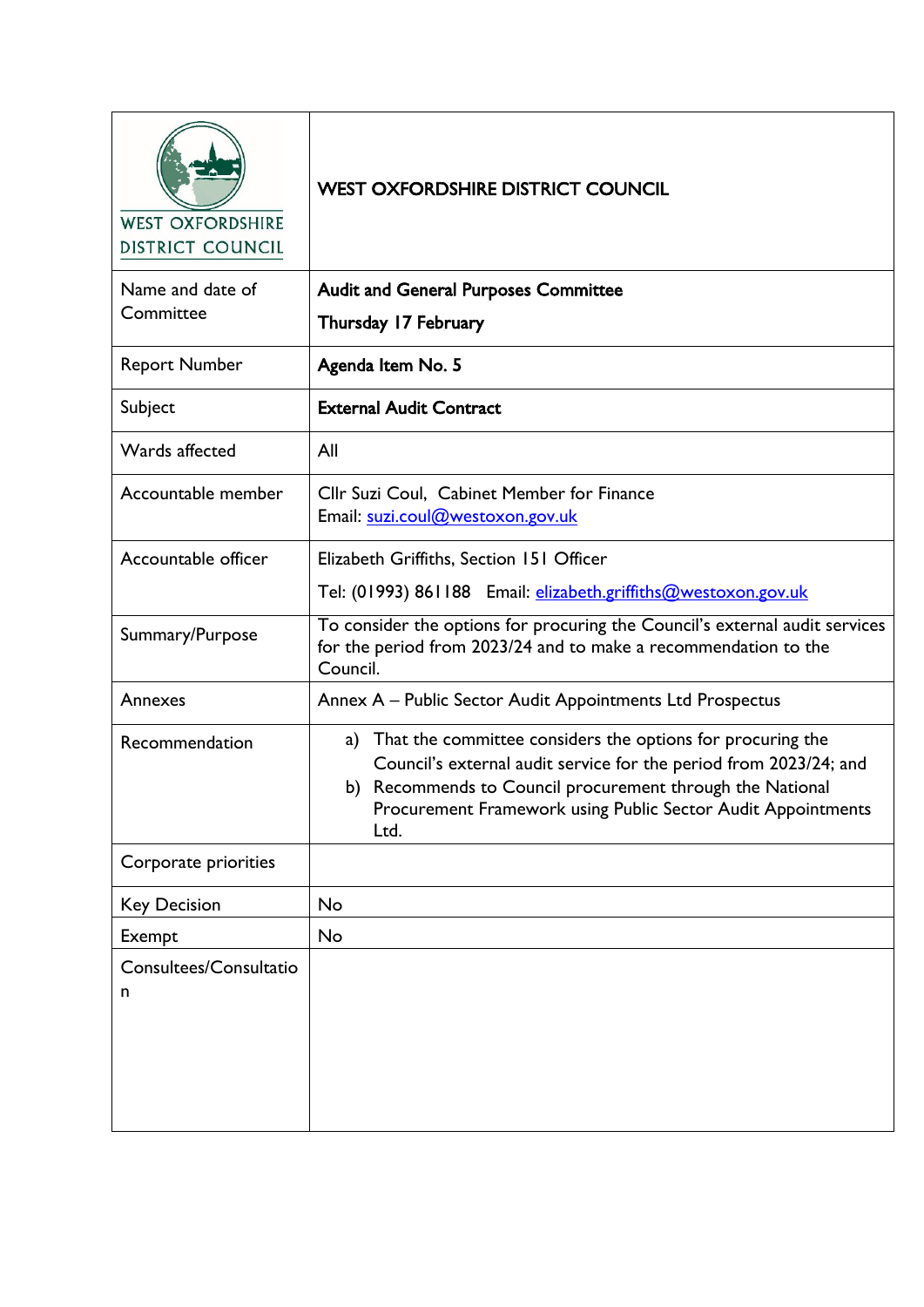### 1. BACKGROUND

- 1.1 The process for re-tendering for External Audit in Local Authorities in England, for contracts due to start from 2023/24, is now underway and the Council will need to decide whether to procure its own External Auditor or opt into the National Procurement Framework.
- 1.2 Legislation requires a resolution of Council if a Local Authority wishes to opt into the National arrangement. The deadline for this decision is the 11th March 2022. If the Council doesn't make such a decision, the legislation assumes that the Council will procure its own External Audit Service.
- 1.3 It's been several years since Council has had to consider this. Since then a lack of capacity in the Audit market has been exacerbated by increased requirements placed on External Auditors by the Audit Regulator. There is also a limited number of firms in the market and too few qualified Auditors employed by those firms. Nationally, this has led to a situation where many Audits have been delayed and dozens of Audit opinions remain outstanding from 2019/20 and 2020/21. Auditors have also been asking for additional fees to pay for extra work.
- 1.4 As the client in the Contract, a Council has little influence over what it is procuring. The nature and scope of the Audit is determined by Codes of Practice and Guidance and the regulation of the Audit market is undertaken by a third party, currently the Financial Reporting Council. Essentially, Councils find themselves operating in what amounts to a suppliers' market.
- 1.5 The supply side of the market needs to be expanded, which includes encouraging bids from challenger firms. Public Sector Audit Appointments Ltd (PSAA), the body nominated by the Government to run the national arrangements, has suggested various ways this could be done, but these initiatives are much more likely to be successful if a large number of Councils sign up to the national scheme.
- 1.6 A Council procuring its own Auditor or procuring through a Joint Arrangement means setting up an Audit Panel with an independent Chair to oversee the procurement and running of the Contract. The procurement process and Contract management present an administrative burden to the Council, which is currently performed by PSAA. The number of potential suppliers is limited to the small pool of registered firms with accredited Key Audit Partners (KAP).
- 1.7 PSAA has now built up considerable expertise and has been working hard to address the issue that has arisen with the Contracts over the last couple of years.
- 1.8 PSAA has commissioned high quality research to understand the nature of the Audit market and has worked very closely with the Ministry for Housing Communities and Local Government (MHCLG), now the Department for Levelling Up, Homes and Communities (DLUHC) to enable the Government to consult on changes to the fee setting arrangements to deal better with variations at national and local level.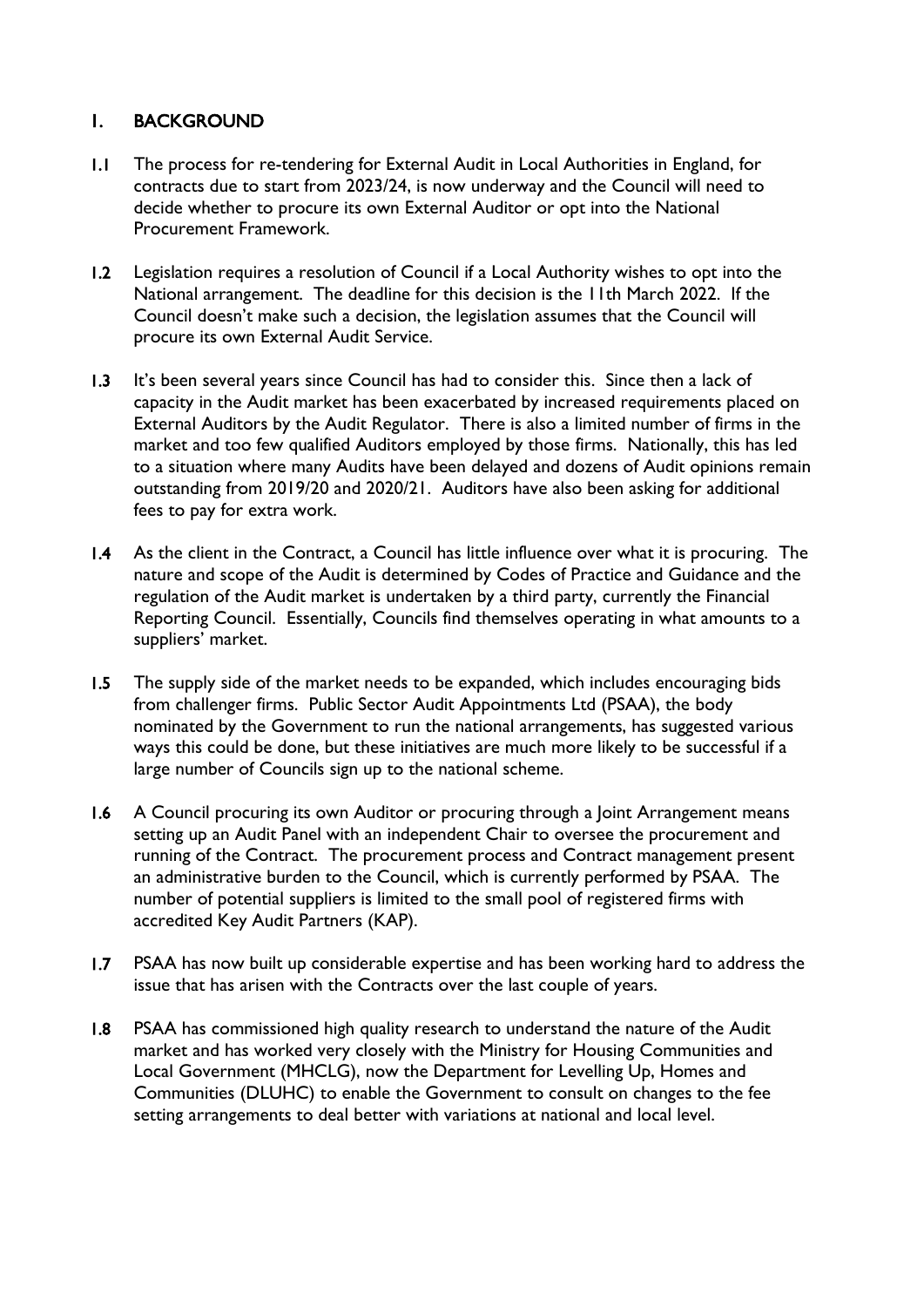## 2. MAIN POINTS

- 2.1 The PSAA Prospectus is included at **Annex A** and includes a proposed timescale for the procurement which commences in February 2022 and awards Contracts in August 2022. Subject to consultations with opted-in bodies and Audit firms, the plan is to make Auditor appointments by 31 December 2022 (as required by the Regulations).
- 2.2 PSAA's preferred option for the length of the Contract is 5 years.
- 2.3 In discussions with both the CFOs from Cotswold District Council and Forest of Dean District Council, and the other S151 officers from across Oxfordshire County, no one has stated an intention of leaving the PSAA framework. This means that should West Oxfordshire District Council choose to leave, there would be no readily available alternative group to partner with through the process of selecting an alternative.
- 2.4 While there have been delays and difficulties in the current year's audit, everyone has suffered equally and the PSAA will have to take that into consideration in awarding a contract going forward. There is no expectation that leaving the framework would result in these issues being removed. We may find ourselves with a less experienced auditor or significantly higher fees and while it is possible that we could find ourselves in a better position, the downside risk is that any issues we faced would be ours alone as we would be outside the collective.

### 3. FINANCIAL IMPLICATIONS

- 3.1 Audit fees are rising in all sectors in response to increased regulatory requirements for Audit quality and changes in Audit scope and Technical Standards. PSAA will consult each year on the fee scale and will consult in 2023 on the 2023/24 fee scale.
- 3.2 Fee variations would continue to apply where the local circumstances of an audited body require additional audit work that was not expected at the time the fee scale was set. Current local Audit Regulations allow PSAA to approve fee variation requests only at individual bodies, for additional audit requirements that become apparent during the course of an audit year. MHCLG has announced the intention to amend the Regulations, following a consultation, to provide more flexibility. This would include the ability for PSAA to approve standardised fee variations to apply to all or groupings of bodies where it may be possible to determine additional fees for some new requirements nationally rather than for each opted-in body individually. Where it is possible to do this, it would have the effect of reducing the need for local fee variations.

# 4. LEGAL IMPLICATIONS

4.1 Public Sector Audit Appointments Limited (PSAA) is an independent company limited by guarantee incorporated by the Local Government Association in August 2014. In July 2016, the Secretary of State specified PSAA as an appointing person for principal Local Government and police bodies for audits from 2018/19, under the provisions of the Local Audit and Accountability Act 2014 and the Local Audit (Appointing Person) Regulations 2015. Acting in accordance with this role PSAA is responsible for appointing Auditors and setting scales of fees for relevant principal Authorities that have chosen to opt into